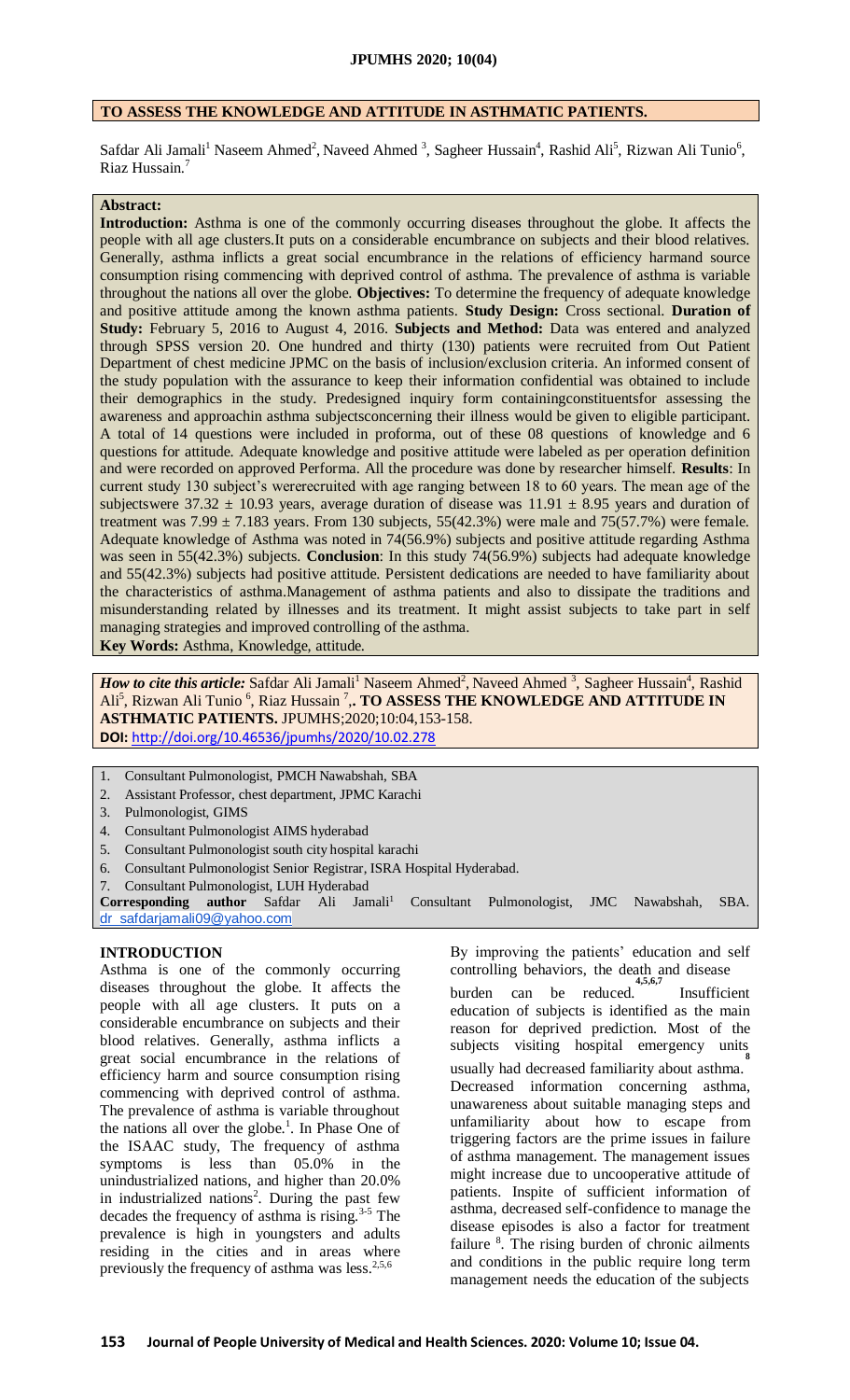as a vital component for providing facility. For the appropriate management of the asthma subjects, a constructive attitude is required. The attentiveness for asthma is essential. If the subject is unable to know the seriousness about the illness and its symptoms or does not know the appropriate management the disease could not be controlled properly <sup>9</sup>. 83.8% of patients have adequate knowledge and 71.2% of patients showed positive attitude  $10$ .

Current research was targeted to evaluate the knowledge and attitude of subjects with asthma concerning their illness in our inhabitants. Moreover, no local study or data among our population was available to give the statistics that can be used for development of the policies for the improved nontoxic and efficient medications for management of asthma, as to improve the quality of asthmatic subjects. The adherence to medications and the therapeutic consequences depend upon the knowledge and attitude of these subjects concerning the disease.

### **METHODS AND MATERIALS:**

**Study design:** Cross sectional. **Settings:** Chest Medicine OPD, JPMC. **Duration of study:** February 5, 2016 to August 4, 2016. **Sampling technique:** Non-probability uninterrupted sampling method. **Sample size:** By taking the percentage of positive attitude i.e. 71.2%, margin of error= 8%, confidence level =95%, then at least a sample of 130 was required. **Inclusion criteria:** Age 18-60. Either gender Subjects of asthma already diagnosed from last06 months and on treatment for at least two weeks. **Exclusion criteria:** Patients with chronic obstructive pulmonary disease. Renal or hepatic impairments, Lung cancer patients, Pregnant and lactating women, Gastroenteritis All above was assessed from history or medical record.

# **DATA COLLECTION:**

The data collection was started after an approval from the CPSP. One hundred and thirty (130) patients were recruited from Out Patient Department of chest medicine JPMC on the basis of inclusion/exclusion criteria. An informed consent of the study population with the assurance to keep their information confidential was obtained to include their demographics in the study. Predesigned inquiry form containing constituents for assessing the awareness and approach in asthma subjects concerning their illness would be given to eligible participant. A total of 14 questions were included in proforma, out of these 08 questions of knowledge and 6 questions for attitude.

Adequate knowledge and positive attitude were labeled as per operation definition (See annexure A & B) and were recorded on approved Performa. All the procedure was done by researcher himself.

#### **DATA ANALYSIS:**

Facts and figures were entered and analyzed by using SPSS version 19.0. Mean and SD were calculated for age, knowledge score, attitude score and duration of disease and treatment. Frequency and percentage was calculated for gender, educational status, marital status, family history of asthma and economical status, adequate knowledge and positive attitude. Stratification with respect to age, duration of disease and treatment, gender, educational status, marital status, family history of asthma and economic level wereperformed. Chi-square tests were applied post stratification. P-value  $\leq$ 0.05 was used as significant.

### **RESULTS:**

In current study 130 subjects were recruited with age ranging between 18 to 60 years. The mean age of the subjects were  $37.32 \pm 10.93$  years, average duration of disease was  $11.91 \pm 8.95$ years and duration of treatment was  $7.99 \pm 7.183$ years. Table 1. From 130 subjects, 55(42.3%) were male and 75(57.7%) were female. Adequate knowledge of Asthma was noted in 74(56.9%) subjects and positive attitude regarding Asthma was seen in 55(42.3%) subjects. Out of 130 patients, 3(2.3%) were graduate, 59 (45.4%) were illiterate, 29(30%) had primary education and 39 (22.3%) had secondary education. 41(35.1%) belonged to middle class, 87(66.9%) belonged to poor family and 2(1.5%) belonged to upper class.88 (67.7%) had family h/o of Asthma. 5(3.8%) were divorced, 97(74.6%) were married, 4(3.1%) were separated and were 24(18.5%) unmarried.TABLE 2. When adequate knowledge was stratified with respect to age and educational status, significant difference was observed and when same was stratified with respect to gender, duration of treatment, duration of disease, marital status, economical status and family h/o of asthma, no significant difference was observed.TABLE 3,4,5. When positive attitude of asthmatic patients was stratified with respect to gender, educational status and economical status, significant difference was observed and when same was stratified with age, duration of disease, duration of treatment, marital status and family h/o asthma, no significant difference was observed. TABLE 6.7

| Table # 1 Descriptive of the Patients |     |       |        |  |  |
|---------------------------------------|-----|-------|--------|--|--|
| Mean<br>Std. Deviation<br>n           |     |       |        |  |  |
| Age                                   | 130 | 37.32 | 10.930 |  |  |
| Duration of Treatment in (Years)      | 130 | 7.99  | 7.183  |  |  |
| Duration of disease                   | 130 | 11.91 | 8.95   |  |  |
| Knowledge Score                       | 130 | 10.92 | 2.480  |  |  |
| <b>Atittude Score</b>                 | 130 | 13.26 | 4.924  |  |  |

TABLE 2. Variable Distribution of the Patients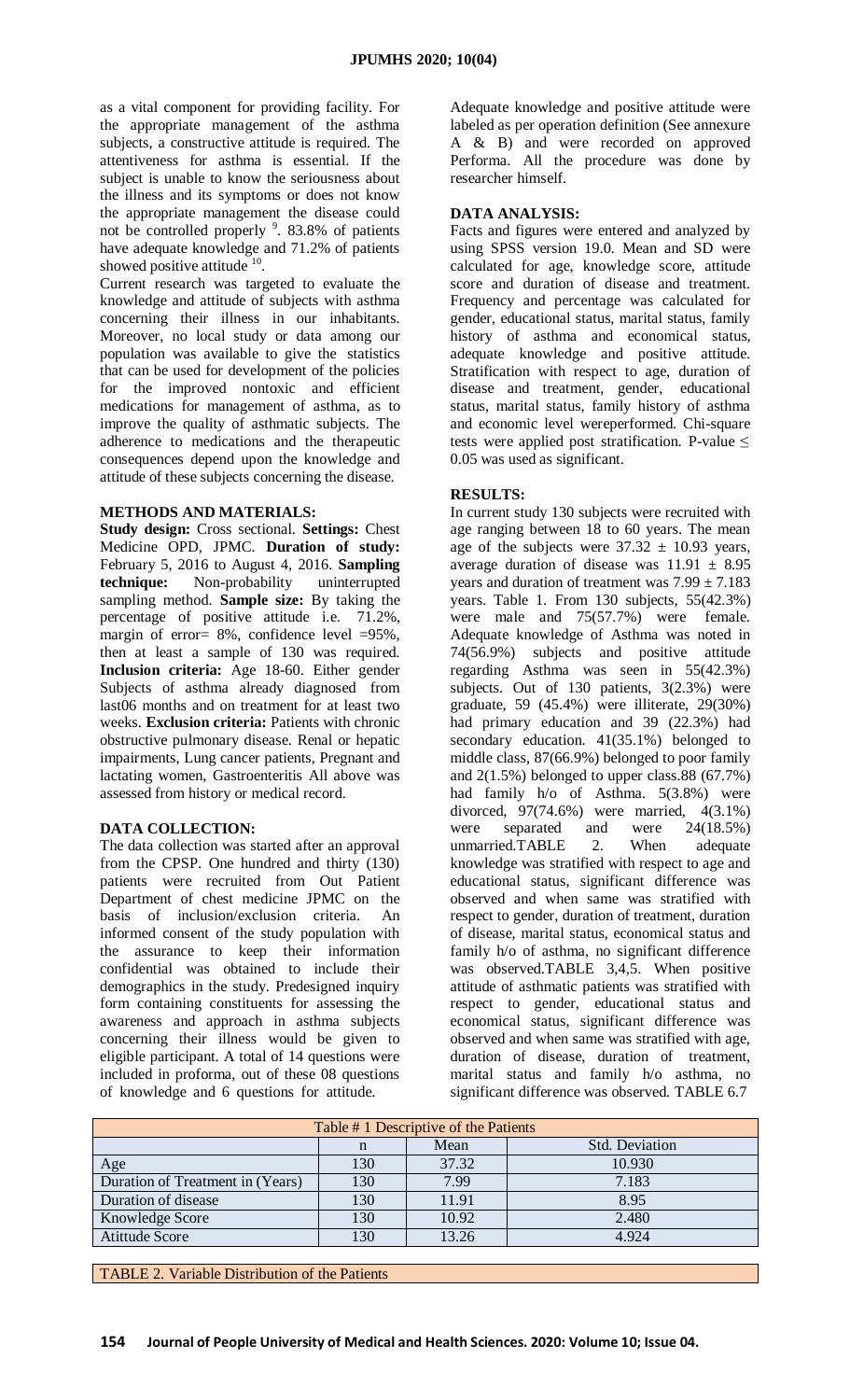# **JPUMHS 2020; 10(04)**

| <b>Gender</b>             | Frequency       | Percent           |  |
|---------------------------|-----------------|-------------------|--|
| Female                    | $\overline{75}$ | 57.7              |  |
| Male                      | $\overline{55}$ | 42.3              |  |
| <b>Adequate Knowledge</b> |                 |                   |  |
| No                        | $\overline{56}$ | 43.1              |  |
| Yes                       | $\overline{74}$ | $\overline{56.9}$ |  |
| <b>Positive Attitude</b>  |                 |                   |  |
| No                        | $\overline{75}$ | 57.7              |  |
| Yes                       | $\overline{55}$ | 42.3              |  |
| <b>Educational Status</b> |                 |                   |  |
| Graduation                | $\overline{3}$  | 2.3               |  |
| Illiterate                | 59              | 45.4              |  |
| Primary                   | $\overline{39}$ | $\overline{30.0}$ |  |
| Secondary                 | 29              | 22.3              |  |
| <b>Socio Status</b>       |                 |                   |  |
| <b>Economic</b>           |                 |                   |  |
| <b>Middle Class</b>       | $\overline{41}$ | $\overline{31.5}$ |  |
| Poor Family               | 87              | 66.9              |  |
| <b>Upper Class</b>        | $\overline{2}$  | $\overline{1.5}$  |  |
| Family h/o Asthma         |                 |                   |  |
| No                        | $\overline{42}$ | 32.3              |  |
| Yes                       | $\overline{88}$ | 67.7              |  |
| <b>Marital Status</b>     |                 |                   |  |
| Divorced                  | $\overline{5}$  | 3.8               |  |
| Married                   | 97              | 74.6              |  |
| Separated                 | $\overline{4}$  | 3.1               |  |
|                           |                 |                   |  |
| Unmarried                 | $\overline{24}$ | 18.5              |  |
| Total                     | 130             | 100.0             |  |

| TABLE 3. Stratification of Adequate Knowledge in Asthmatic Patients |                            |       |         |       |  |  |
|---------------------------------------------------------------------|----------------------------|-------|---------|-------|--|--|
| <b>Adequate Knowledge</b>                                           | <b>Age Category</b>        | Total | P-value |       |  |  |
|                                                                     | $\leq$ =30                 | $>30$ |         |       |  |  |
| N <sub>o</sub>                                                      | 11                         | 45    | 56      |       |  |  |
| Yes                                                                 | 30                         | 44    | 74      | 0.011 |  |  |
| Total                                                               | 41                         | 89    | 130     |       |  |  |
| <b>Adequate Knowledge</b>                                           | <b>Duration of disease</b> |       |         |       |  |  |
|                                                                     | $\leq$ $=$ 25              | $>25$ |         |       |  |  |
| N <sub>o</sub>                                                      | 52                         | 4     | 56      |       |  |  |
| Yes                                                                 | 70                         | 4     | 74      | 0.478 |  |  |
| Total                                                               | 122                        | 8     | 130     |       |  |  |

| TABLE 4. Stratification of Adequate Knowledge in Asthmatic Patients |                              |             |     |       |  |  |  |
|---------------------------------------------------------------------|------------------------------|-------------|-----|-------|--|--|--|
| <b>Adequate Knowledge</b>                                           | <b>Duration of treatment</b> |             |     |       |  |  |  |
|                                                                     | $\leq$ =15                   | >15         |     |       |  |  |  |
| N <sub>o</sub>                                                      | 50                           | 6           | 56  |       |  |  |  |
| Yes                                                                 | 66                           | 8           | 74  | 0.986 |  |  |  |
| Total                                                               | 116                          | 14          | 130 |       |  |  |  |
| <b>Adequate Knowledge</b>                                           | <b>Female</b>                | <b>Male</b> |     |       |  |  |  |
| N <sub>o</sub>                                                      | 34                           | 22          | 56  |       |  |  |  |
| Yes                                                                 | 41                           | 33          | 74  | 0.544 |  |  |  |
| Total                                                               | 75                           | 55          | 130 |       |  |  |  |

| <b>TABLE 5. Stratification of Adequate Knowledge in Asthmatic Patients</b> |                          |  |  |  |  |
|----------------------------------------------------------------------------|--------------------------|--|--|--|--|
| <b>Adequate Knowledge</b>                                                  | <b>Educatinal Status</b> |  |  |  |  |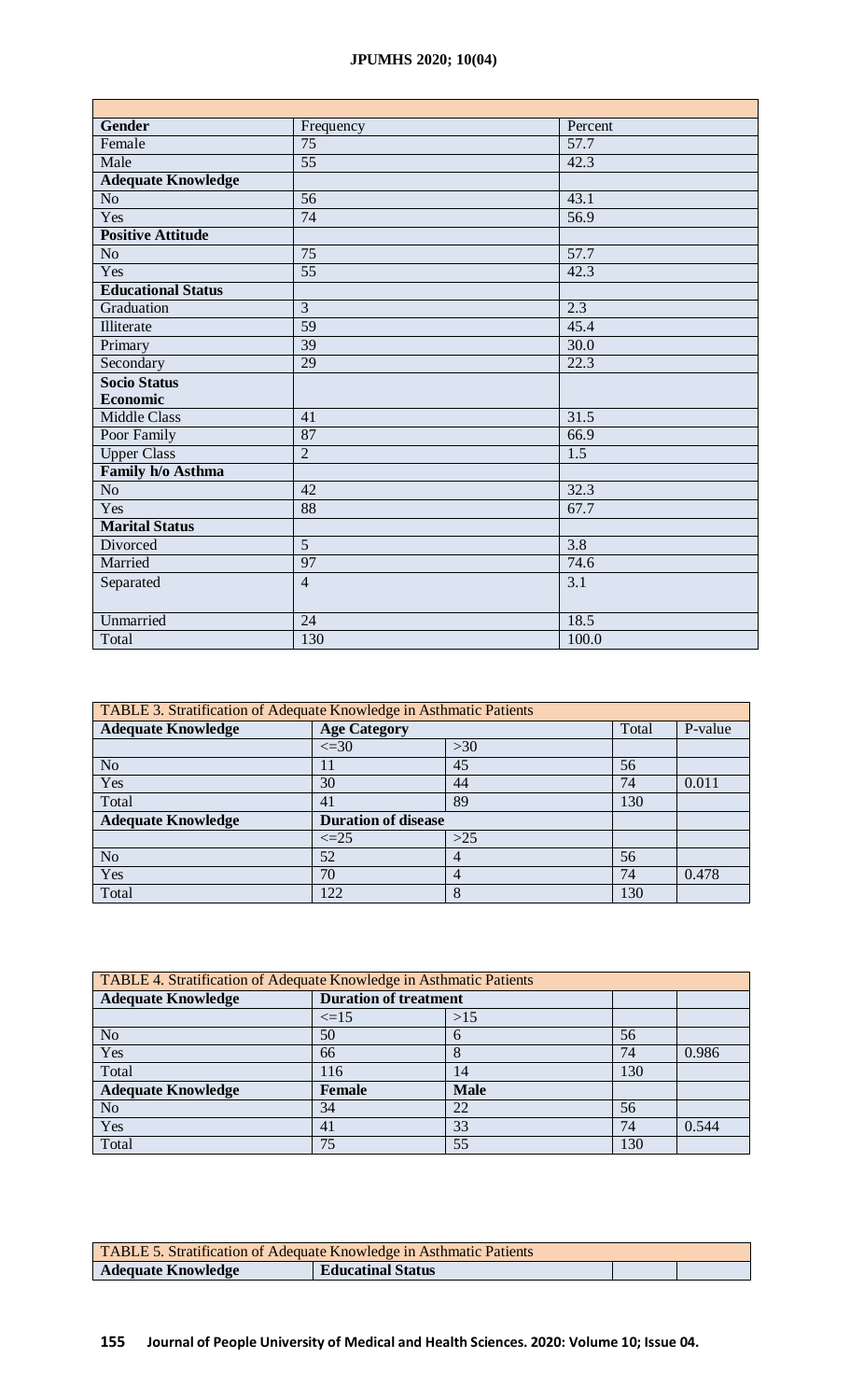# **JPUMHS 2020; 10(04)**

|                           | Gradiuatio               | Illterate | Primar         | Secondary      |        |         |
|---------------------------|--------------------------|-----------|----------------|----------------|--------|---------|
|                           | n                        |           |                |                |        |         |
| N <sub>o</sub>            | $\overline{0}$           | 32        | 20             | $\overline{4}$ | 56     |         |
| Yes                       | 3                        | 27        | 19             | 25             | 74     | 0.001   |
| Total                     | 3                        | 59        | 39             | 29             | 130    |         |
| <b>Adequate Knowledge</b> | <b>Economical Status</b> |           |                |                | Toal   | P-value |
|                           | Middle                   |           | Poor Family    | Upper          |        |         |
|                           | Class                    |           |                | Class          |        |         |
| N <sub>o</sub>            | 13                       | 43        |                | $\Omega$       | 56     |         |
| Yes                       | 28                       | 44        |                | $\overline{2}$ | 74     | 0.078   |
| Total                     | 41                       |           | 87             | $\overline{2}$ | 130    |         |
| <b>Adequate Knowledge</b> | <b>Marital Status</b>    |           |                |                | To-tal | P-value |
|                           | Divorced                 | Marrie    | Separat        | Unmarried      |        |         |
|                           |                          | d         | d              |                |        |         |
| N <sub>o</sub>            | 2                        | 42        | $\overline{4}$ | 8              | 56     |         |
| Yes                       | 3                        | 55        | $\Omega$       | 16             | 74     | 0.101   |
| Total                     | 5                        | 97        | 4              | 24             | 130    |         |

| TABLE 6. Stratification of Positive Attitude in Asthmatic Patients |                     |                              |       |         |  |  |
|--------------------------------------------------------------------|---------------------|------------------------------|-------|---------|--|--|
| <b>Positive Attitude</b>                                           | <b>Age Category</b> |                              |       | P-value |  |  |
|                                                                    | $\leq$ =30          | >30                          |       |         |  |  |
| N <sub>o</sub>                                                     | 21                  | 54                           | 75    | 0.311   |  |  |
| <b>Yes</b>                                                         | 20                  | 35                           | 55    |         |  |  |
| Total                                                              | 41                  | 89                           | 130   |         |  |  |
|                                                                    |                     |                              |       |         |  |  |
| <b>Positive Attitude</b>                                           |                     | <b>Duration of disease</b>   | Total | P-value |  |  |
|                                                                    | $\leq$ = 25         | $>25$                        |       |         |  |  |
| N <sub>o</sub>                                                     | 70                  | 5                            | 75    | 0.540   |  |  |
| Yes                                                                | 52                  | 3                            | 55    |         |  |  |
| Total                                                              | 122                 | 8                            | 130   |         |  |  |
| <b>Positive Attitude</b>                                           |                     | <b>Duration of treatment</b> | Total | P-value |  |  |
|                                                                    | $\leq=25$           | $>25$                        |       |         |  |  |
| N <sub>o</sub>                                                     | 66                  | 9                            | 75    | 0.597   |  |  |
| Yes                                                                | 50                  | 5                            | 55    |         |  |  |
| Total                                                              | 116                 | 14                           | 130   |         |  |  |

| <b>TABLE 7. Stratification of Positive Attitude in Asthmatic Patients</b> |                                 |                |  |                          |                    |         |         |  |
|---------------------------------------------------------------------------|---------------------------------|----------------|--|--------------------------|--------------------|---------|---------|--|
| <b>Positive Attitude</b>                                                  | Gender                          |                |  |                          |                    | Total   | P-Value |  |
|                                                                           |                                 | Female<br>Male |  |                          |                    |         |         |  |
| N <sub>o</sub>                                                            | 52                              |                |  | 23                       |                    | 75      |         |  |
| Yes                                                                       | 23                              |                |  | 32                       |                    | 55      |         |  |
| Total                                                                     | 75                              |                |  | 55                       |                    | 130     |         |  |
| <b>Positive Attitude</b>                                                  |                                 |                |  | <b>Educatinal Status</b> |                    | Total   | P-value |  |
|                                                                           | Gradiuation                     | Illterate      |  | Primary                  | Secondary          |         |         |  |
| N <sub>o</sub>                                                            | $\theta$                        | 40             |  | 23                       | 12                 | 75      |         |  |
| Yes                                                                       | 3                               | 19             |  | 16                       | 17                 | 55      | 0.021   |  |
| Total                                                                     | $\overline{3}$                  | 59             |  | 39                       | 29                 | 130     |         |  |
| <b>Positive Attitude</b>                                                  | <b>Economical Status</b>        |                |  |                          | Total              | P-value |         |  |
|                                                                           | <b>Middle Class</b>             |                |  | Poor Family              | <b>Upper Class</b> |         |         |  |
| N <sub>o</sub>                                                            | 16                              |                |  | 59                       | $\Omega$           | 75      |         |  |
| Yes                                                                       | 25                              |                |  | 28                       | $\overline{2}$     | 55      | 0.002   |  |
| Total                                                                     | 41                              |                |  | 87                       | $\overline{2}$     | 130     |         |  |
| <b>Positive Attitude</b>                                                  |                                 |                |  | <b>Marital Status</b>    |                    | Total   | P-value |  |
|                                                                           | Divorced                        | Married        |  | Separated                | Unmarried          |         |         |  |
| N <sub>o</sub>                                                            | 5                               | 58             |  |                          | 11                 | 75      |         |  |
| Yes                                                                       | $\overline{0}$                  | 39             |  | 3                        | 13                 | 55      | 0.101   |  |
| Total                                                                     | 5                               | 97             |  | $\overline{\mathcal{L}}$ | 24                 | 130     |         |  |
| <b>Positive Attitude</b>                                                  | <b>Family History of Asthma</b> |                |  |                          | Total              | P-value |         |  |
|                                                                           | N <sub>o</sub><br>Yes           |                |  |                          |                    |         |         |  |
| N <sub>o</sub>                                                            |                                 | 53<br>22       |  | 75                       |                    |         |         |  |
| Yes                                                                       |                                 | 35             |  |                          | 20                 | 55      | 0.397   |  |
| Total                                                                     | 88<br>42                        |                |  | 130                      |                    |         |         |  |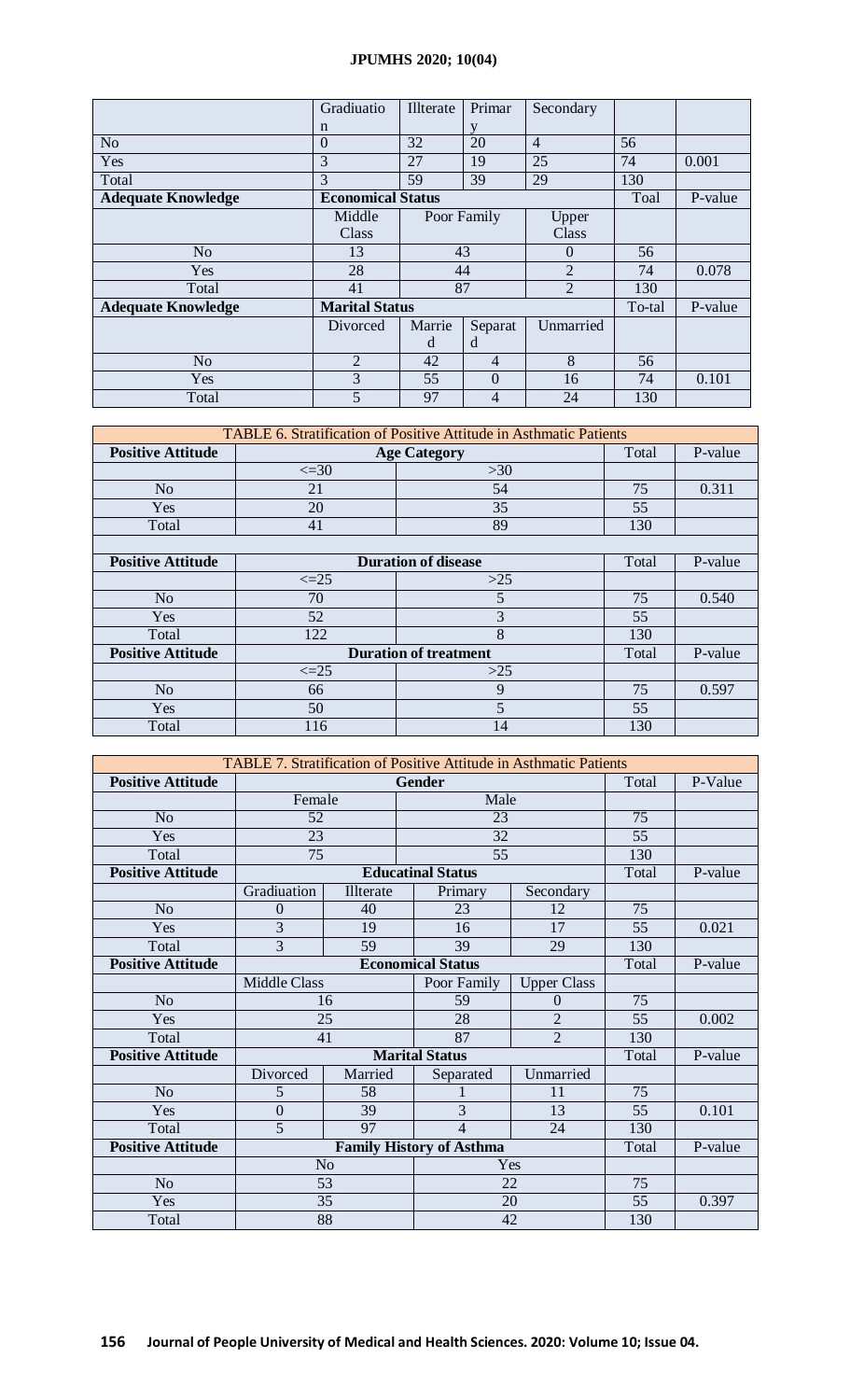## **DISCUSSION:**

The recent research displayed that subjects suffering from asthma have deprived knowledge of their disease and have numerous misunderstandings concerning the illness and its management. A large number of subjects refuse that they are suffering from Asthma. Many of asthmatic subjects have lack of knowledge regarding the inhalation therapy. A lot of misunderstandings regarding the use of inhaler practice are there. Like other long lasting diseases such as DM, high blood pressure; the asthma is alsoignored till.<sup>17</sup>In a study conducted at Islamabad the levels of responsiveness regarding the asthma knowledge and attitude were very low, also in current study the levels of awareness regarding asthma were very low, therefore results are similar.<sup>11</sup> A universal issue in managing is presentthe asthma management is a universal issue Due to witlessness or misleading facts/awareness of subjects concerning their illness it is treated underneath.<sup>12</sup> Problem of Asthma is rising worldwide. Subjects of asthma areusually unawareof their ailment and hadmisunderstandings thatare required to becorrected.<sup>13</sup>

In our study, 74(56.9%) had adequate knowledge of Asthma and 55(42.3%) had positive attitude regarding Asthma. Out of 130 patients, 3(2.3%) were graduate, 59(45.4%) were illiterate, 29(30%) had primary education and 39(22.3%) had secondary education. 41(35.1%) belonged to middle class, 87(66.9%) belonged to poor family and 2(1.5%) belonged to upper class. 88(67.7%) had family h/o of Asthma. 5(3.8%) Were divorced, 97(74.6%) were married, were 4(3.1%) separated and were 24(18.5%) unmarried. Asthma occurrence is more frequent in urban regions in comparison to areas with less populations.<sup>13</sup>More than  $68.0\%$ of asthma patientsare unmindful of the asthma and had many false opinions related with disease.Comparable outcomes were reported in other researches from different regions.14-16The informationconcerning about the child's disease diagnosed as asthma was dispersed to relatives, and the relatives agreed that. This emphasizes the necessity for the partwhich could be played by mass media, private societies and community health personnel regarding the health education about asthma. In children no appropriate managements are offered from the initiation of disease due to the reasons that asthma is till reflected as dishonor in the families.<sup>17-22</sup>

In asthma associated awareness; the top most importance is usually given to health personal for communicating the information. Routine best communicating relations by medical experts remain essential for controlling youthful asthma managing stages, this is proved from observation of many subjects.<sup>18</sup>In a study conductedat USA analysed that relatives who were given printed action strategy in the emergency sectionof pediatrics were highly self-confident to arrange asthma exacerbation their children.<sup>19</sup> The struggles of experts in distributing the awareness for improving asthma might be supported. This study had also definite restrictions. First, this

research is hospital based; so the outcomes could not be hence the findings cannot be general to the public levels. Furthermore, to be familiar with the occurrence of Knowledge and attitude in subjects with asthma, larger studies are needed.

#### **CONCLUSION:**

In this study 74(56.9%) had adequate knowledge and 55(42.3%) had positive attitude. Persistent dedications are needed to have familiarity about the characteristics of asthma. Management of asthma patients and also to dissipate the traditions and misunderstanding related by illnesses and its treatment. It might assist subjects to take part in self managing strategies and improved controlling of the asthma.

**ETHICS APPROVAL:** The ERC gave ethical review approval

**CONSENT TO PARTICIPATE:** written and verbal consent was taken from subjects and next of kin

**FUNDING:** The work was not financially supported by any organization. The entire expense was taken by the authors

**ACKNOWLEDGEMENTS:** We would like to thank the all contributors and staff and other persons for providing useful information.

**AUTHORS' CONTRIBUTIONS:** All persons who meet authorship criteria are listed as authors, and all authors certify that they have participated in the work to take public responsibility of this manuscript. All authors read and approved the final manuscript.

**CONFLICT OF INTEREST:** No competing interest declared.

# **REFRENCES:**

- 1. Anjankumar DS, Adepu R, Parthasarathi G, Mahesh PA. Impact of community pharmacist provided patient education in asthma patients on treatment outcomes-a study. Indian J Pharm Educ Res. 2009;43(2):125-33.
- 2. Franks TJ, Burton DL, Simpson MD. Patient medication knowledge and adherence to asthma pharmacotherapy: a pilot study in rural Australia. TherClin Risk Manag.2005;1(1):33-8.
- 3. Wigal JK, Stout, Brandon M, Winder JA, Connaughy MC, Creer Tl, et al. The knowledge, attitude, and self-efficacy asthma questionnaire. CHEST. 1993;104(4):1144-8.
- 4. Prabhakaran L, Lim G, Abisheganaden J, Chee CBE, Choo YM. Impact of an asthma education programme on patients' knowledge, inhaler technique and compliance to treatment. Singapore Med J. 2006;47(3):225-31.
- 5. Horne R. Compliance, adherence, and concordance. CHEST. 2006;130(1):65-72.
- 6. Jayasutha J, Saipavan, Roshini KV. Assessment of impact of patient counseling on knowledge, attitude and practices in asthma patients. Global J Pharmacol. 2014;8(4):486-9.